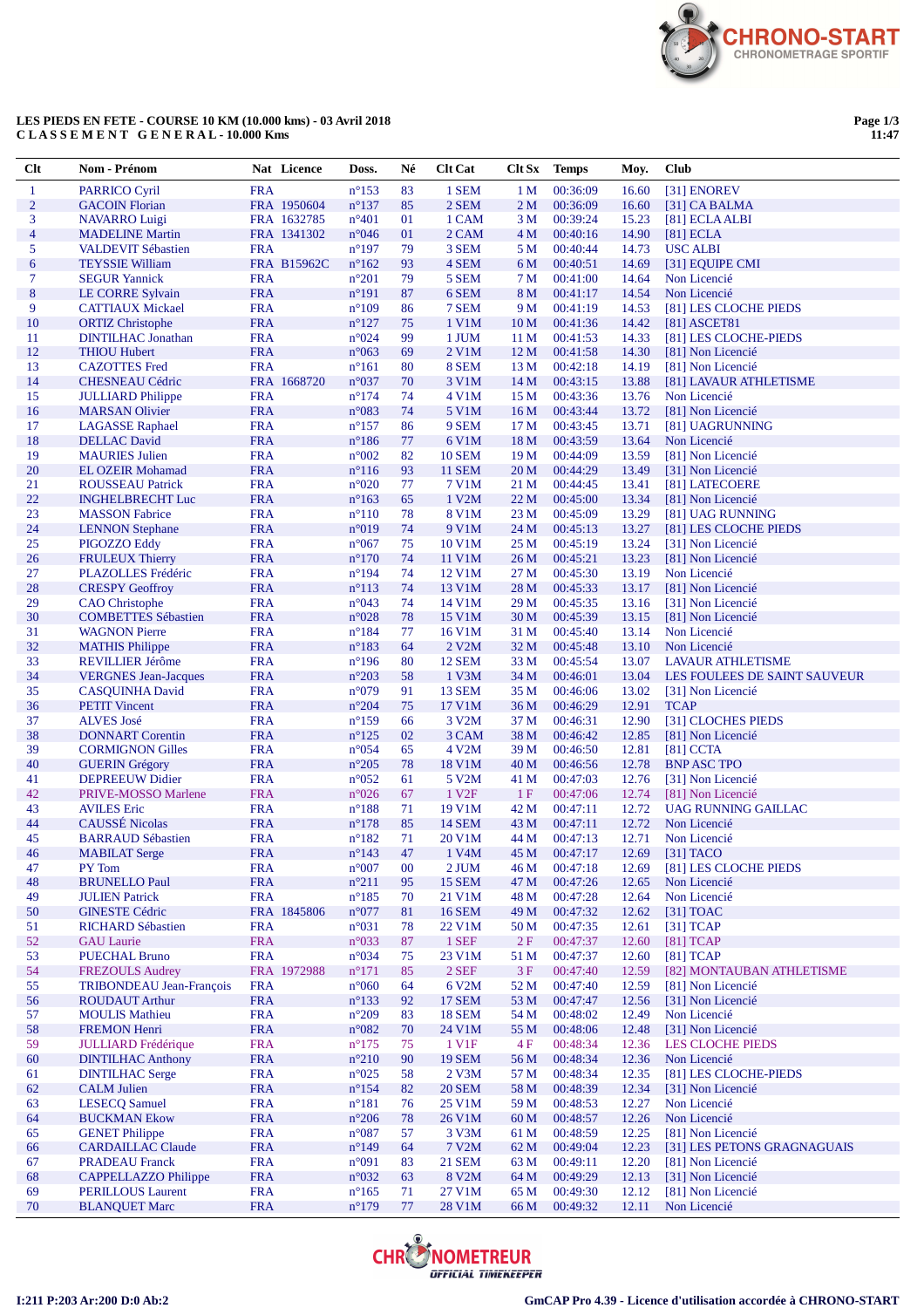

## **LES PIEDS EN FETE - COURSE 10 KM (10.000 kms) - 03 Avril 2018 C L A S S E M E N T G E N E R A L - 10.000 Kms**

**Page 2/3 11:47**

| Clt        | Nom - Prénom                                      |                          | Nat Licence | Doss.                            | Né       | <b>Clt Cat</b>                      |                           | Clt Sx Temps         | Moy.           | <b>Club</b>                                   |
|------------|---------------------------------------------------|--------------------------|-------------|----------------------------------|----------|-------------------------------------|---------------------------|----------------------|----------------|-----------------------------------------------|
| 71         | <b>GUCEMAS Jerome</b>                             | <b>FRA</b>               |             | $n^{\circ}$ 144                  | 73       | 29 V1M                              | 67 M                      | 00:49:34             | 12.11          | [81] LES GALOPINS DU JACQUEMART               |
| 72         | <b>DUBARLE Patrick</b>                            | <b>FRA</b>               |             | n°071                            | 60       | 9 V2M                               | 68 M                      | 00:49:36             | 12.10          | [31] AVENTURIERS DU BITUME                    |
| 73         | <b>HUMEAU Laurent</b>                             | <b>FRA</b>               |             | $n^{\circ}062$                   | 77       | 30 V1M                              | 69 M                      | 00:49:42             | 12.07          | [81] Non Licencié                             |
| 74         | PRIVE Hervé                                       | <b>FRA</b>               |             | $n^{\circ}027$                   | 64       | 10 V2M                              | 70 M                      | 00:49:50             | 12.04          | [81] Non Licencié                             |
| 75         | <b>CHALLUT</b> Stephane                           | <b>FRA</b>               |             | $n^{\circ}145$                   | 73       | 31 V1M                              | 71 M                      | 00:49:58             | 12.01          | [81] Non Licencié                             |
| 76         | <b>ETIENNE Christophe</b>                         | <b>FRA</b>               |             | $n^{\circ}003$                   | 58       | 4 V3M                               | 72 M                      | 00:50:00             | 12.00          | [81] Non Licencié                             |
| 77         | <b>DESSAGNES Cyril</b>                            | <b>FRA</b>               |             | $n^{\circ}088$                   | 83       | 22 SEM                              | 73 M                      | 00:50:05             | 11.98          | [81] Non Licencié                             |
| 78         | <b>CAUCHI</b> Mathieu                             | <b>FRA</b>               |             | $n^{\circ}111$                   | 80       | 23 SEM                              | 74 M                      | 00:50:08             | 11.97          | [81] Non Licencié                             |
| 79<br>80   | <b>TREMOLET Thierry</b><br><b>JULIEN André</b>    | <b>FRA</b><br><b>FRA</b> |             | $n^{\circ}139$<br>$n^{\circ}124$ | 83<br>52 | 24 SEM<br>5 V3M                     | 75 M<br>76 M              | 00:50:12<br>00:50:14 | 11.96<br>11.94 | [81] Non Licencié<br>[81] Non Licencié        |
| 81         | <b>THURIES Vincent</b>                            | <b>FRA</b>               |             | n°009                            | 76       | 32 V1M                              | 77 M                      | 00:50:28             | 11.89          | [33] Non Licencié                             |
| 82         | <b>LEVADE</b> Yannick                             | <b>FRA</b>               |             | $n^{\circ}053$                   | 75       | 33 V1M                              | 78 M                      | 00:50:32             | 11.87          | $[81]$ CCTA                                   |
| 83         | <b>DELMAS</b> Arnaud                              | <b>FRA</b>               |             | $n^{\circ}106$                   | 94       | <b>25 SEM</b>                       | 79 M                      | 00:50:49             | 11.81          | [31] Non Licencié                             |
| 84         | <b>AMBERT Jérôme</b>                              | <b>FRA</b>               |             | $n^{\circ}199$                   | 75       | 34 V1M                              | 80 M                      | 00:50:53             | 11.79          | Non Licencié                                  |
| 85         | <b>CANCIAN Serge</b>                              | <b>FRA</b>               |             | $n^{\circ}200$                   | 72       | 35 V1M                              | 81 M                      | 00:50:53             | 11.79          | <b>UAG RUNNING</b>                            |
| 86         | <b>MONCEAUX Arnaud</b>                            | <b>FRA</b>               |             | $n^{\circ}164$                   | 74       | 36 V1M                              | 82 M                      | 00:51:00             | 11.77          | $[81]$ TCAP                                   |
| 87         | <b>SENDER Valentine</b>                           |                          | FRA 2003462 | $n^{\circ}151$                   | 02       | 1 CAF                               | 5 F                       | 00:51:03             | 11.76          | [81] ECLA LAVAUR                              |
| 88         | <b>SENDER Henri</b>                               | <b>FRA</b>               |             | $n^{\circ}150$                   | 73       | 37 V1M                              | 83 M                      | 00:51:04             | 11.75          | [81] LES GALOPINS DU JACQUEMART               |
| 89         | <b>ASSOULANT Emmanuel</b>                         | <b>FRA</b>               |             | $n^{\circ}208$                   | 72       | 38 V1M                              | 84 M                      | 00:51:04             | 11.75          | Non Licencié                                  |
| 90         | <b>FONTES Michel</b>                              | <b>FRA</b>               |             | $n^{\circ}129$                   | 65       | 11 V2M                              | 85 M                      | 00:51:09             | 11.73          | [31] Non Licencié                             |
| 91<br>92   | <b>BARRAU</b> Estelle<br><b>GAILLAC Ludovic</b>   | <b>FRA</b><br><b>FRA</b> |             | n°089<br>$n^{\circ}195$          | 77<br>82 | 2 V <sub>1</sub> F<br><b>26 SEM</b> | 6 F<br>86 M               | 00:51:13<br>00:51:19 | 11.72<br>11.70 | [81] Non Licencié<br>Non Licencié             |
| 93         | <b>BARRAU Jean-noël</b>                           | <b>FRA</b>               |             | n°090                            | 77       | 39 V1M                              | 87 M                      | 00:51:43             | 11.61          | [81] Non Licencié                             |
| 94         | <b>BELHAMIDECHE Cherif</b>                        | <b>FRA</b>               |             | $n^{\circ}078$                   | 79       | <b>27 SEM</b>                       | 88 M                      | 00:51:46             | 11.59          | [31] Non Licencié                             |
| 95         | <b>RIGAUD Alain</b>                               | <b>FRA</b>               |             | $n^{\circ}177$                   | 50       | 6 V3M                               | 89 M                      | 00:51:51             | 11.57          | <b>FOULEE MINIERE</b>                         |
| 96         | <b>CIPRES Florent</b>                             | <b>FRA</b>               |             | $n^{\circ}126$                   | 71       | 40 V1M                              | 90 M                      | 00:52:03             | 11.53          | [81] Non Licencié                             |
| 97         | <b>BERTHOUMIEUX Yoann</b>                         | <b>FRA</b>               |             | $n^{\circ}136$                   | 85       | <b>28 SEM</b>                       | 91 M                      | 00:52:09             | 11.51          | [81] Non Licencié                             |
| 98         | <b>PLANCY Chantal</b>                             | <b>FRA</b>               |             | $n^{\circ}158$                   | 75       | 3 V1F                               | 7F                        | 00:52:16             | 11.48          | [31] CLOCHES PIEDS                            |
| 99         | <b>VALENTIN Nicolas</b>                           | <b>FRA</b>               |             | $n^{\circ}105$                   | 73       | 41 V1M                              | 92 M                      | 00:52:17             | 11.48          | [81] Non Licencié                             |
| 100        | <b>LOPES</b> Fernand                              |                          | FRA 1919163 | n°098                            | 59       | 12 V2M                              | 93 M                      | 00:52:26             | 11.44          | [81] LAVAUR ATHLETISME                        |
| 101        | <b>CLASTRES Julien</b>                            | <b>FRA</b>               |             | $n^{\circ}120$                   | 80       | <b>29 SEM</b>                       | 94 M                      | 00:52:34             | 11.42          | [31] Non Licencié                             |
| 102        | <b>CAUX Cedric</b>                                | <b>FRA</b>               |             | $n^{\circ}412$                   | 79       | <b>30 SEM</b>                       | 95 M                      | 00:52:41             | 11.39          | [31] Non Licencié                             |
| 103        | <b>GOUZY</b> Christophe                           | <b>FRA</b>               |             | $n^{\circ}017$                   | 69       | 42 V1M                              | 96 M                      | 00:52:43             | 11.38          | [81] LES CLOCHES PIED                         |
| 104<br>105 | <b>BOSCARIOL Roland</b><br><b>CADENET Calixte</b> | <b>FRA</b><br><b>FRA</b> |             | $n^{\circ}193$<br>$n^{\circ}155$ | 52<br>85 | <b>7 V3M</b><br><b>31 SEM</b>       | 97 M<br>98 M              | 00:52:44<br>00:52:46 | 11.38<br>11.37 | <b>LAVAUR ATHLETISME</b><br>[81] Non Licencié |
| 106        | <b>TRESSENS Thierry</b>                           | <b>FRA</b>               |             | $n^{\circ}$ 146                  | 73       | 43 V1M                              | 99 M                      | 00:52:52             | 11.35          | [81] Non Licencié                             |
| 107        | <b>VALENCIA Philippe</b>                          | <b>FRA</b>               |             | $n^{\circ}167$                   | 74       | 44 V1M                              | 100 <sub>M</sub>          | 00:52:59             | 11.33          | [81] Non Licencié                             |
| 108        | <b>AMALRIC Florent</b>                            | <b>FRA</b>               |             | $n^{\circ}115$                   | 85       | 32 SEM                              | 101 M                     | 00:53:01             | 11.32          | [82] Non Licencié                             |
| 109        | <b>MAZERAND Clément</b>                           | <b>FRA</b>               |             | $n^{\circ}086$                   | 98       | 1 ESM                               | 102 <sub>M</sub>          | 00:53:03             | 11.31          | [81] Non Licencié                             |
| 110        | <b>SOLER Guillaume</b>                            | <b>FRA</b>               |             | $n^{\circ}117$                   | 84       | <b>33 SEM</b>                       | 103 M                     | 00:53:05             | 11.30          | [82] Non Licencié                             |
| 111        | <b>LARROQUE Remy</b>                              | <b>FRA</b>               |             | $n^{\circ}016$                   | 84       | <b>34 SEM</b>                       | 104 M                     | 00:53:07             | 11.30          | [81] Non Licencié                             |
| 112        | <b>JACQUOT</b> Denis                              | <b>FRA</b>               |             | $n^{\circ}050$                   | 66       | 13 V <sub>2</sub> M                 | 105 <sub>M</sub>          | 00:53:18             | 11.26          | [81] Non Licencié                             |
| 113        | <b>PELISSIER Alain</b>                            | <b>FRA</b>               |             | $n^{\circ}107$                   | 61       | 14 V2M                              | 106 <sub>M</sub>          | 00:53:29             | 11.22          | [81] LES GAZEL'S                              |
| 114        | <b>LANCIEN Remi</b>                               | <b>FRA</b>               |             | $n^{\circ}010$                   | 64       | 15 V2M                              | 107 M                     | 00:53:33             | 11.21          | [44] ETOILE DE HAUTE GOULAINE                 |
| 115        | <b>BILLOUX Alain</b>                              | <b>FRA</b>               |             | $n^{\circ}198$                   | 64<br>90 | 16 V2M                              | 108 M                     | 00:53:48             | 11.15          | Non Licencié                                  |
| 116<br>117 | <b>GOAOC</b> Charly<br><b>LEBOUTET Stephane</b>   | <b>FRA</b><br><b>FRA</b> |             | $n^{\circ}085$<br>$n^{\circ}058$ | 73       | <b>35 SEM</b><br>45 V1M             | 109 M<br>110 <sub>M</sub> | 00:54:11<br>00:54:18 | 11.08<br>11.05 | [31] Non Licencié<br>[81] Non Licencié        |
| 118        | <b>TIBBAL Christophe</b>                          | <b>FRA</b>               |             | $n^{\circ}018$                   | 67       | 17 V2M                              | 111 M                     | 00:54:24             | 11.03          | [81] LES CLOCHE PIEDS                         |
| 119        | <b>BOUTELIER Martin</b>                           | <b>FRA</b>               |             | $n^{\circ}048$                   | 84       | <b>36 SEM</b>                       | 112 M                     | 00:54:24             | 11.03          | [31] Non Licencié                             |
| 120        | <b>BESSIERE Saskia</b>                            | <b>FRA</b>               |             | $n^{\circ}036$                   | 71       | 4 V1F                               | 8F                        | 00:54:25             | 11.03          | [81] CLOCHES PIED                             |
| 121        | SANA Xavier-Raphaël                               | <b>FRA</b>               |             | $n^{\circ}101$                   | 71       | 46 V1M                              | 113 M                     | 00:54:29             | 11.02          | [31] Non Licencié                             |
| 122        | <b>BOUTELIER Charlotte</b>                        | <b>FRA</b>               |             | $n^{\circ}084$                   | 90       | 3 SEF                               | 9 F                       | 00:54:31             | 11.01          | [31] Non Licencié                             |
| 123        | <b>GEORGES</b> Vincent                            | <b>FRA</b>               |             | $n^{\circ}021$                   | 74       | 47 V1M                              | 114 M                     | 00:54:33             | 11.00          | [81] Non Licencié                             |
| 124        | <b>RONGEN</b> Inez                                | <b>FRA</b>               |             | $n^{\circ}156$                   | 69       | 5 V1F                               | 10F                       | 00:54:34             | 11.00          | [81] Non Licencié                             |
| 125        | <b>THOMAS</b> Francis                             | <b>FRA</b>               |             | $n^{\circ}187$                   | 60       | 18 V2M                              | 115 M                     | 00:54:49             | 10.95          | Non Licencié                                  |
| 126<br>127 | <b>GUSTIN Boris</b><br><b>REPETTO Geraldine</b>   | <b>FRA</b>               |             | $n^{\circ}051$<br>$n^{\circ}030$ | 74       | 48 V1M<br>6 V1F                     | 116 M                     | 00:54:52             | 10.94          | [81] Non Licencié                             |
| 128        | <b>ROBERT</b> Emilie                              | <b>FRA</b><br><b>FRA</b> |             | $n^{\circ}104$                   | 71<br>86 | 4 SEF                               | 11F<br>12F                | 00:54:59<br>00:55:12 | 10.92<br>10.87 | [81] CLOCHE PIEDS<br>[31] Non Licencié        |
| 129        | <b>FINIELS Pascal</b>                             | <b>FRA</b>               |             | $n^{\circ}190$                   | 68       | 19 V2M                              | 117 M                     | 00:55:28             | 10.82          | Non Licencié                                  |
| 130        | <b>VUILLET</b> Laurent                            | <b>FRA</b>               |             | n°069                            | 70       | 49 V1M                              | 118 M                     | 00:55:46             | 10.76          | [81] CLOCHE-PIEDS                             |
| 131        | <b>CAMBON François</b>                            |                          | FRA 1858633 | $n^{\circ}074$                   | 67       | 20 V2M                              | 119 M                     | 00:55:51             | 10.75          | [81] FLORENTIN                                |
| 132        | <b>BLESS Mathieu</b>                              | <b>FRA</b>               |             | $n^{\circ}057$                   | 73       | 50 V1M                              | 120 M                     | 00:55:56             | 10.73          | [81] Non Licencié                             |
| 133        | <b>PIPARD Dimitri</b>                             | <b>FRA</b>               |             | $n^{\circ}112$                   | 75       | 51 V1M                              | 121 M                     | 00:56:00             | 10.72          | [81] Non Licencié                             |
| 134        | <b>SALESSES Cédric</b>                            | <b>FRA</b>               |             | $n^{\circ}207$                   | 77       | 52 V1M                              | 122 M                     | 00:56:22             | 10.65          | Non Licencié                                  |
| 135        | <b>PUECHAL François</b>                           | <b>FRA</b>               |             | $n^{\circ}059$                   | 76       | 53 V1M                              | 123 M                     | 00:56:22             | 10.65          | [81] Non Licencié                             |
| 136        | <b>HOSTIOU Christelle</b>                         | <b>FRA</b>               |             | $n^{\circ}141$                   | 75       | 7 V1F                               | 13F                       | 00:56:36             | 10.60          | [31] LES PETONS GRAGNAGUAIS                   |
| 137        | <b>TONON Sandra</b>                               | <b>FRA</b>               |             | $n^{\circ}147$                   | 81       | 5 SEF                               | 14F                       | 00:56:46             | 10.57          | $[81]$ LA RONDE                               |
| 138        | <b>BESOLI</b> Stephanie                           | <b>FRA</b>               |             | $n^{\circ}066$                   | 75       | 8 V1F                               | 15F                       | 00:57:03             | 10.52          | [81] LES CLOCHES PIEDS                        |
| 139<br>140 | <b>HIEST</b> Michael<br><b>ROUSSEL Carol</b>      | <b>FRA</b><br><b>FRA</b> |             | $n^{\circ}076$<br>$n^{\circ}042$ | 80<br>71 | <b>37 SEM</b><br>54 V1M             | 124 M<br>125 M            | 00:57:26<br>00:57:27 | 10.45<br>10.45 | [31] Non Licencié<br>[81] Non Licencié        |
|            |                                                   |                          |             |                                  |          |                                     |                           |                      |                |                                               |